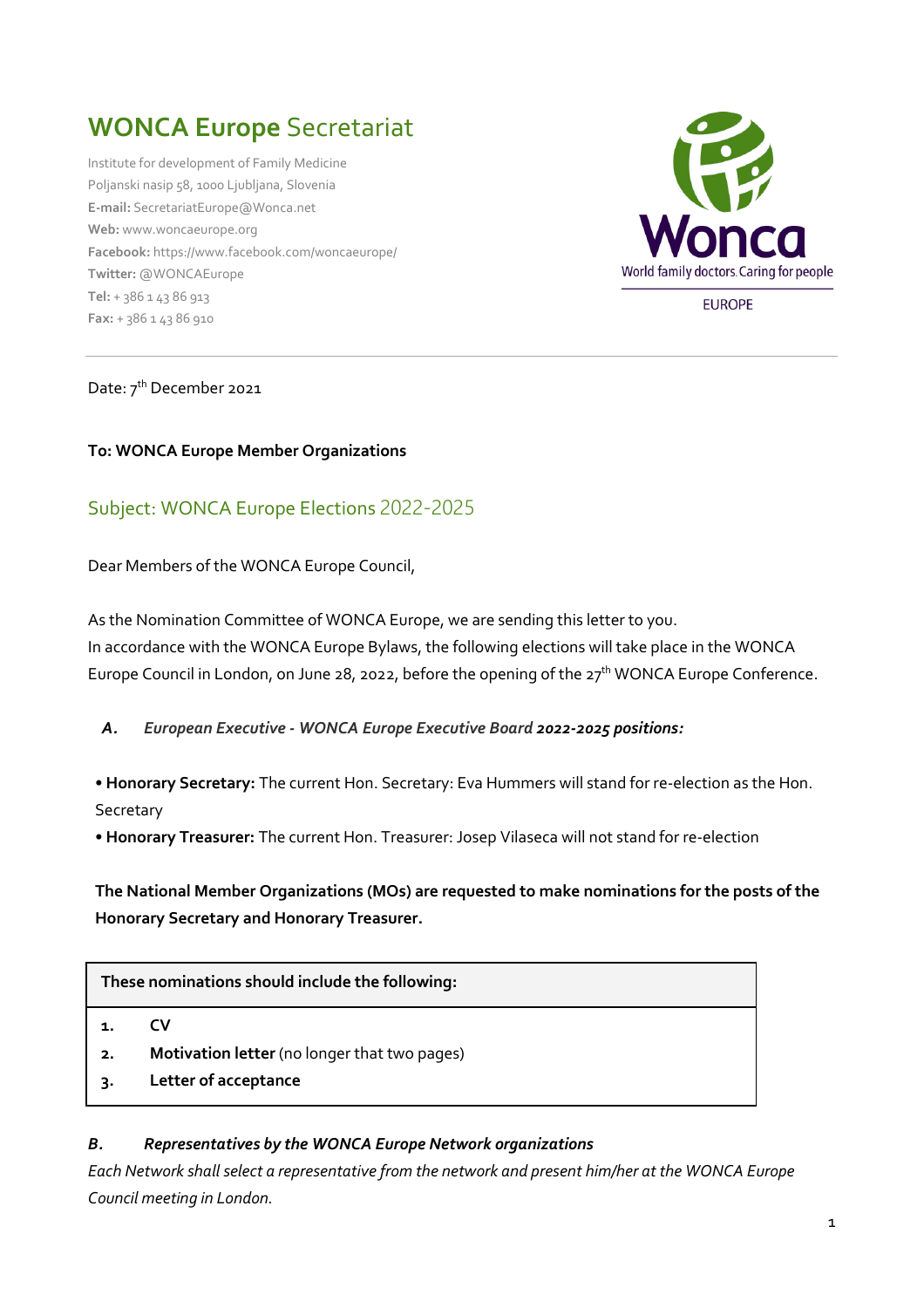- 1. European General Practice Research Network **(EGPRN)**
- 2. European Academy of Teachers in General Practice **(EURACT)**
- 3. European Association for Quality in General Practice/Family Medicine **(EQUIP)**
- 4. Representative of the Vasco da Gama Movement **(VdGM)**

## *C. Elections to the following Statutory Committees of WONCA Europe:*

**1. The European Bylaws Committee:** Consists of three (3) members. One of the members shall be a member of the Executive Committee. **We ask for two nominations of members of WONCA Europe Council.** The chair should be *elected* by the WONCA Europe Council on the recommendation of the Executive Committee (articles 9.4.2. and 9.4.2.2.). The current members are: Thomas Frese (Chair), Erdem Birgül and Roar Maagaard.

**2. The Nomination Committee** consists of three (3) members. According to the WONCA Europe bylaws, the committee is chaired by the President Elect (article 9.1.2.1: The European Nominating Committee shall consist of the President Elect, who shall be Chairperson, and two other members, who shall be Members of Wonca Europe – Council). **We ask for two nominations of members of WONCA Europe Council.** The current three members are: Shlomo Vinker (Chair), Radost Asenova and Danica Rotar Pavlic.

**3. The European Finance Committee** consists of four (4) members. The committee shall consist of the Honorary Treasurer, a member of the Executive Committee, who shall be chairperson, and two other members of WONCA Europe Council who are not members of the WONCA Europe Executive (article 9.2.2.1.). **We ask for two nominations of members of WONCA Europe Council.** The current four members are: Zalika Klemenc-Ketis (Chair), Mike Holmes, Jose Miguel Bueno Ortiz and Josep Vilaseca.

**4. The European Membership Committee** consists of three (3) members. The chair of the committee should be a member of the Executive Committee (article 9.3.2.1). **We ask for two nominations, not necessarily members of WONCA Europe Council.** The current three members are: Sonia Tsukagoshi (Chair), Berk Geroglu and Nena Kopcavar Gucek.

## *How to make a nomination*

Please send your nominations of candidates for Honorary Secretary, Honorary Treasurer and members of the statutory committees mentioned above to the WONCA Europe Secretariat on the e-mail address [SecretariatEurope@Wonca.net](mailto:SecretariatEurope@Wonca.net) **before 28th March, 2022**.

The nomination should include the **nominee's name, position, address, e-mail address and telephone number** and a letter stating that the nominee will accept the nomination. Nominators should also include their name, address, e-mail address and telephone number.